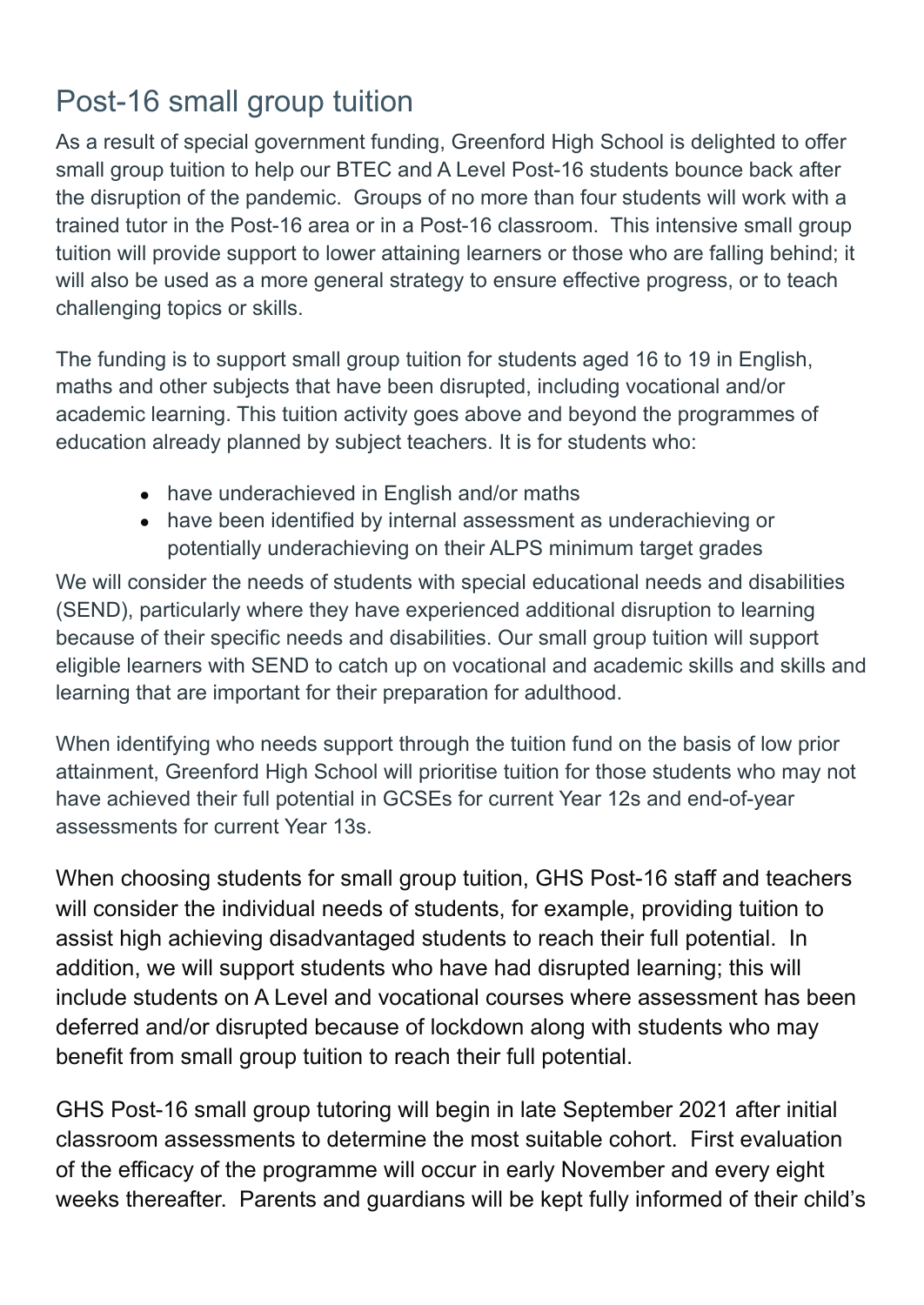progress. Registers will be kept for every session; non-attenders will be dealt with in accordance with the Post-16 attendance policy.

Our tutors have all achieved exceptionally high grades at A Level and we will initially be offering small group tuition in the following subjects:

- Maths
- Biology
- Chemistry
- Physics
- Economics
- English Literature
- Sociology
- Media
- BTEC Science
- BTEC Sport

## **Small group tuition**

The funding will be used to support tuition costs only. Sadly, we are not able to set aside money for any of the following:

- diagnostic tools
- room hire
- equipment
- laptops
- transport
- stationery

Greenford High School will ensure that groups are kept at a maximum of four students.

Each of our small tuition groups will be clearly defined and each group will have their own tutor and will work in a space conducive to small group activity. Where possible, we will use school classrooms; if these are not available, sessions will be held in study areas in the Post-16 Centre all of which are equipped with whiteboards and other appropriate teaching resources.